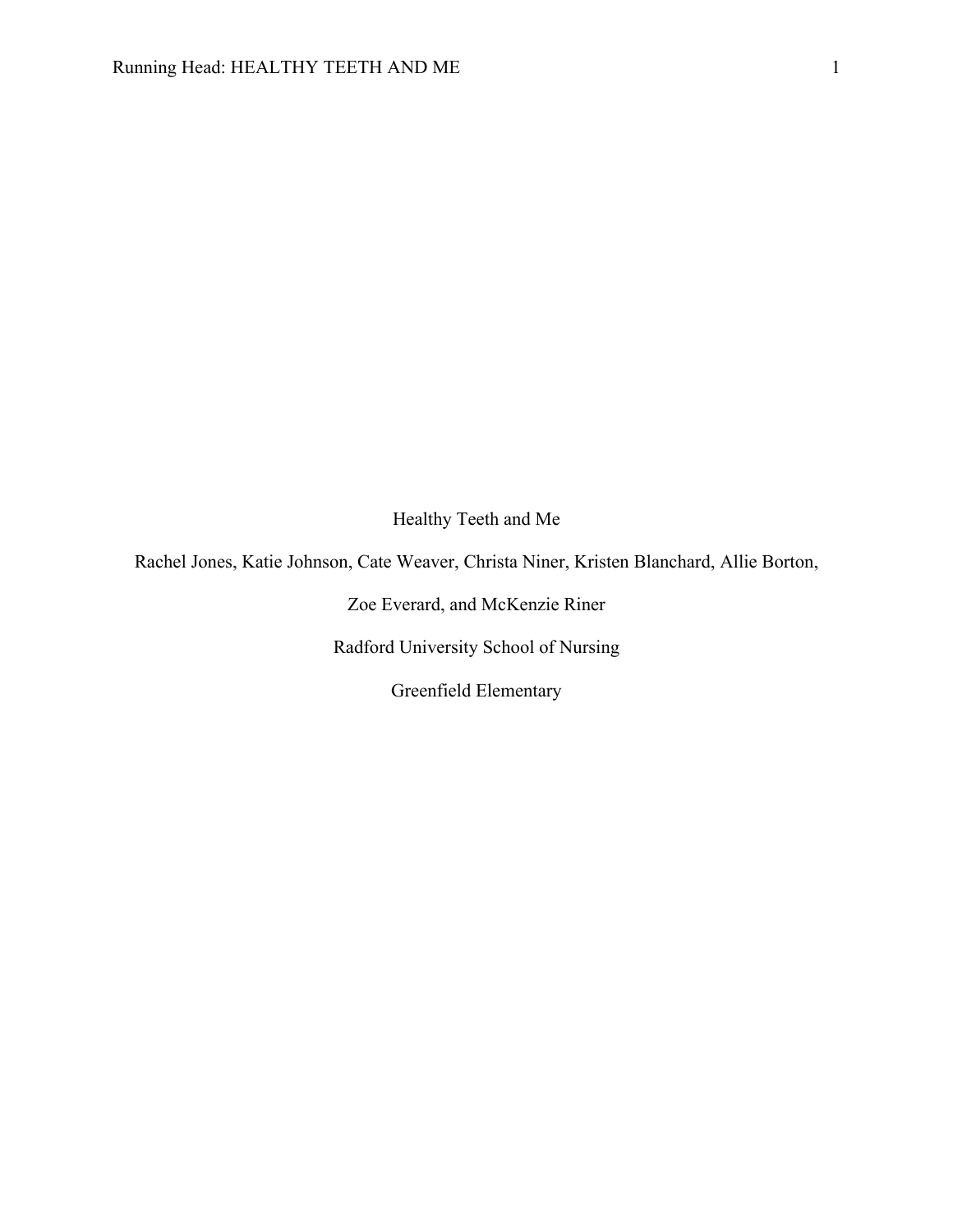# Healthy Teeth and Me

# **Introduction of Project and Identified Problems**

Dental hygiene is one of the single-most important health promotion factors in preventing dental caries in people of all ages. Establishing proper dental hygiene practices at an early age not only protects young teeth, but also enables the continuation of these healthy practices into adulthood. Accessibility and availability of resources within the community is a significant influence in healthy dental practices. There are several community resources available to the Greenfield Community in Botetourt County. There also are potential barriers and health issues that could impede proper dental hygiene performance.

As part of a national dental hygiene initiative, a lesson was designed for the first grade students at Greenfield Elementary School. "Healthy Teeth and Me," the developed lesson plan, will be implemented during National Children's Dental Health Month. The lesson will address the risk of dental caries among first-graders at Greenfield Elementary School related to improper brushing technique, informal educational interventions, economic status of the community, limited availability of fresh foods, and lack of fluoridated water. Dental hygiene is of importance to the community surrounding Greenfield Elementary because of the demographics, current health issues, and community resources available. The implementation of dental hygiene health promotion programs will aide in the prevention of dental caries in first grade students at Greenfield Elementary School.

# **Community Assessment**

Greenfield Elementary School and its respective surroundings are nestled in Botetourt County, Virginia. It is a mostly small suburban town that has evident growth and expansion occurring noted by new residential and commercial construction. There are also small signs that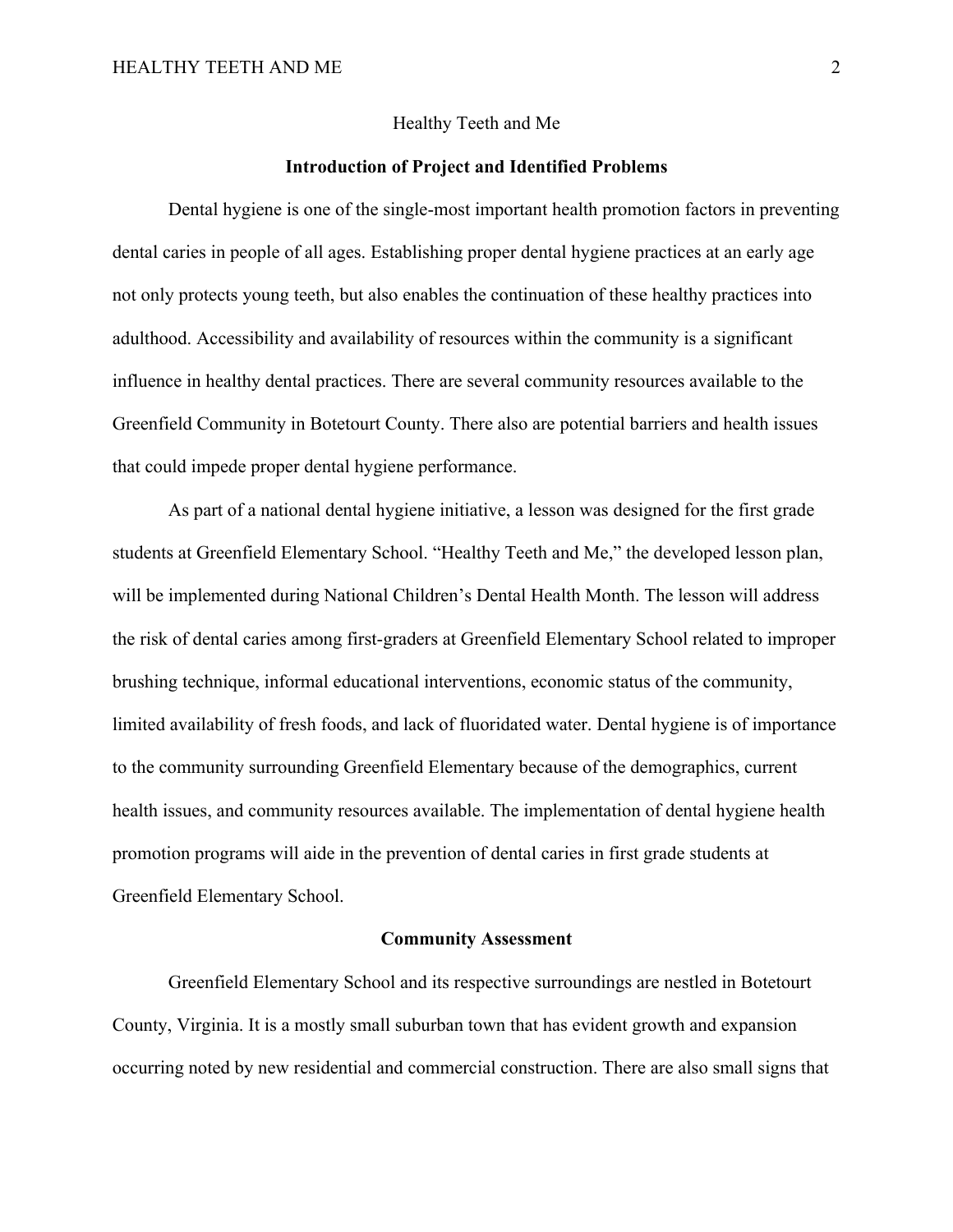alert drivers when they have crossed into Daleville. Aside from the seclusion of some subdivisions that are clearly identified with signs introducing the neighborhoods, there are no clear natural or physical boundaries in the community. Minimal evidence exists that suggests boundaries could negatively impact the residents. When approaching Daleville, it can be noted that one side of the street is dominated by upper-scale neighborhoods, while the other side features single-wide trailers and outdated homes. This separation could signify the different socioeconomic classes within the county.

There is an obvious differentiation of property values. Some homes have gated entrances and are large one-story or two-story single-family homes, while others are apartments or small single-story homes that appear weathered, unkempt, and potentially unsafe. The strikingly different homes appear less than five miles apart in the community. As a person drives farther off the main road, Roanoke Road, he or she will note that the suburban scenery turns into more rural land. During this drive, one will note a train track that runs parallel with the road and a nearby cement factory. There is increasing farmland with farmhouses and livestock as one drives away from town.

The farmhouses located on the cattle and hay farms appear very maintained. Nearly all homes are single-family homes with attached or detached garages. The apartments on the outskirts of town appear less maintained than the apartments in Daleville, both of which are located approximately ten minutes from Greenfield Elementary School. The apartments in Daleville have a pool, fitness facility, and individual garages for each apartment. For the residential areas closer to the school, there is an equal mix of older, well-kept homes, which are mostly single-story brick homes and newer homes that are two-story and feature more vinyl siding and stone for construction. Most of the homes present as well-maintained with open green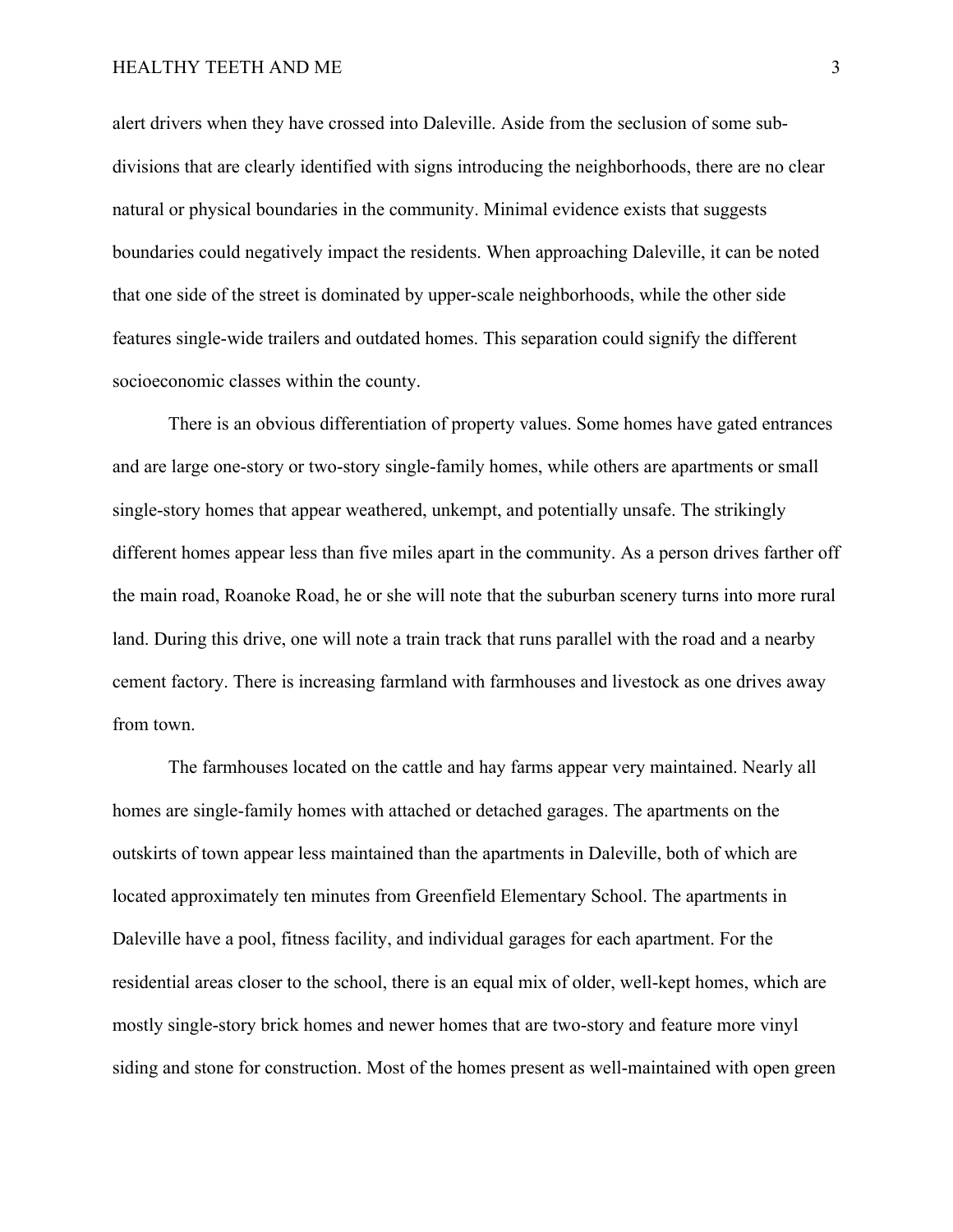spaces and decent-sized yards, with the exception of only a few. Theses open green spaces and predominantly large yards enable the children to have more room to play and remain active, with many of the properties incorporating an enclosed back yard to promote safety. Based on the number of suburban areas and their proximity to the businesses in town, it can be assumed that these homes have city water. Having treated city water enables the children to receive water enriched with fluoride. The American Academy of Pediatric Dentistry (AAPD) reports the most cost-effective and beneficial prevention method for dental caries is optimal fluoride exposure for every child ("Guideline," 2013). The residential areas lead into the business zones; however, they are not intermixed. The clear separation of the business and residential areas creates a need for residents to travel to handle their shopping needs.

Travel from the residential area to the business zone must occur in private vehicles due to a lack of public transportation as noted by the absence of bus route signs, bus stops, and buses. Aside from private vehicles, there are school buses to transport the children of the community to the public schools. The roadways are maintained, with evidence of roadwork present on some back roads that are being re-paved. Residents in the community can drive on these roadways to easily reach major roads, such as Roanoke Road, which then leads to Highway 81. As the residents travel down Roanoke Road, opposite of Highway 81, they will approach an area with bike trails, walking trails, and sidewalks near the Botetourt Center of Greenfield. Residents will not find sidewalks in other areas surrounding Greenfield Elementary School. The absence of sidewalks creates a safety issue for the residents of the community, because should they choose to exercise by walking or running, they face the problem of roadway traffic. Another safety barrier present is that some of the secondary roads do not have lines on them, which could increase the occurrence of automobile accidents.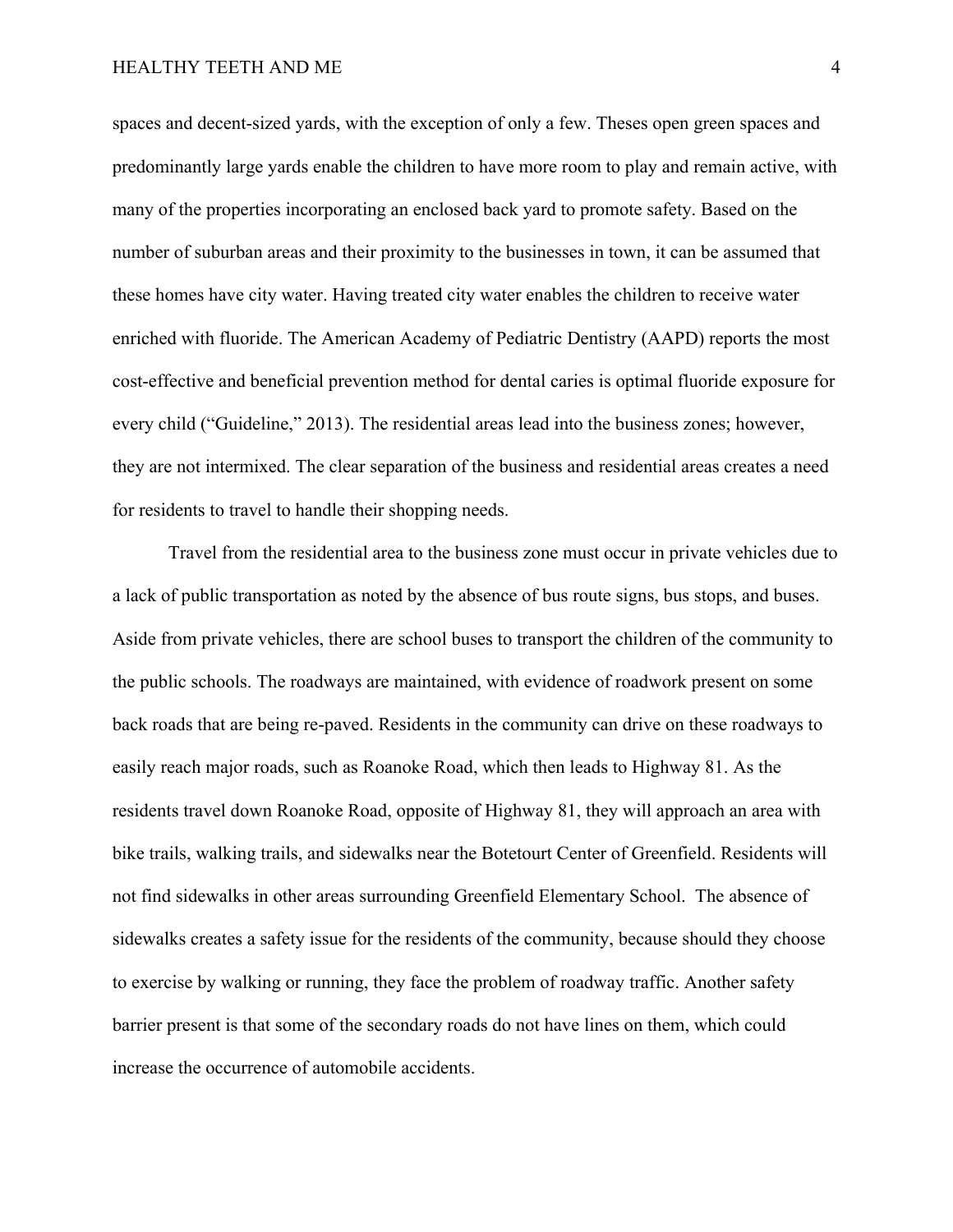If an accident, or some other news-breaking event were to occur in the area or nearby areas, residents would be able to receive the news by way of Internet, cable, and newspaper. The major source of information for this community appears to be television. Two different Internet companies advertise for providing service to the area. There are multiple cable companies, including Dish, DirectTV, and Comcast. The most common publication in the community is the *Roanoke Times*, which nearly every resident has a paper box to receive. The *Roanoke Times* is geared specifically towards the people who live in Roanoke and the neighboring counties. In the event of an emergency alert, or increased need for health information or health education, information should be presented at schools or doctor's offices in the area. The community could also utilize the newspaper. Emergency alerts should come across the bottom of the television screen, be featured as alerts on radio channels, as well as be part of a call chain from the county.

Despite the common belief that Botetourt County is strictly rural, there are many food services and businesses in the area. Some of the food services that are less than fifteen minutes from the Greenfield Elementary school district include: Kroger, Three Little Pigs BBQ, Papa John's Pizza, Subway, Little Caesar's Pizza, Bojangles, Wendy's, Mill Mountain Coffee, and Asian Cuisine. Most of the food sources are centralized in the shopping center area with close proximity to Highway 81, while Subway and Little Caesar's Pizza are found five minutes further down the road. Fast food dominates this area, with Three Little Pigs BBQ being one of very few family-oriented food facilities. The Asian Cuisine buffet is the only available ethnic food service. While fast food is cheaper, it is not the healthiest choice for the residents. Kroger is more expensive, but offers a variety of fresh fruits, vegetables, fish, poultry, and beef that can be utilized to produce healthy meals. Both food options are just as easily accessed, which makes it the choice of the residents, whether a financial choice or personal choice, as to which they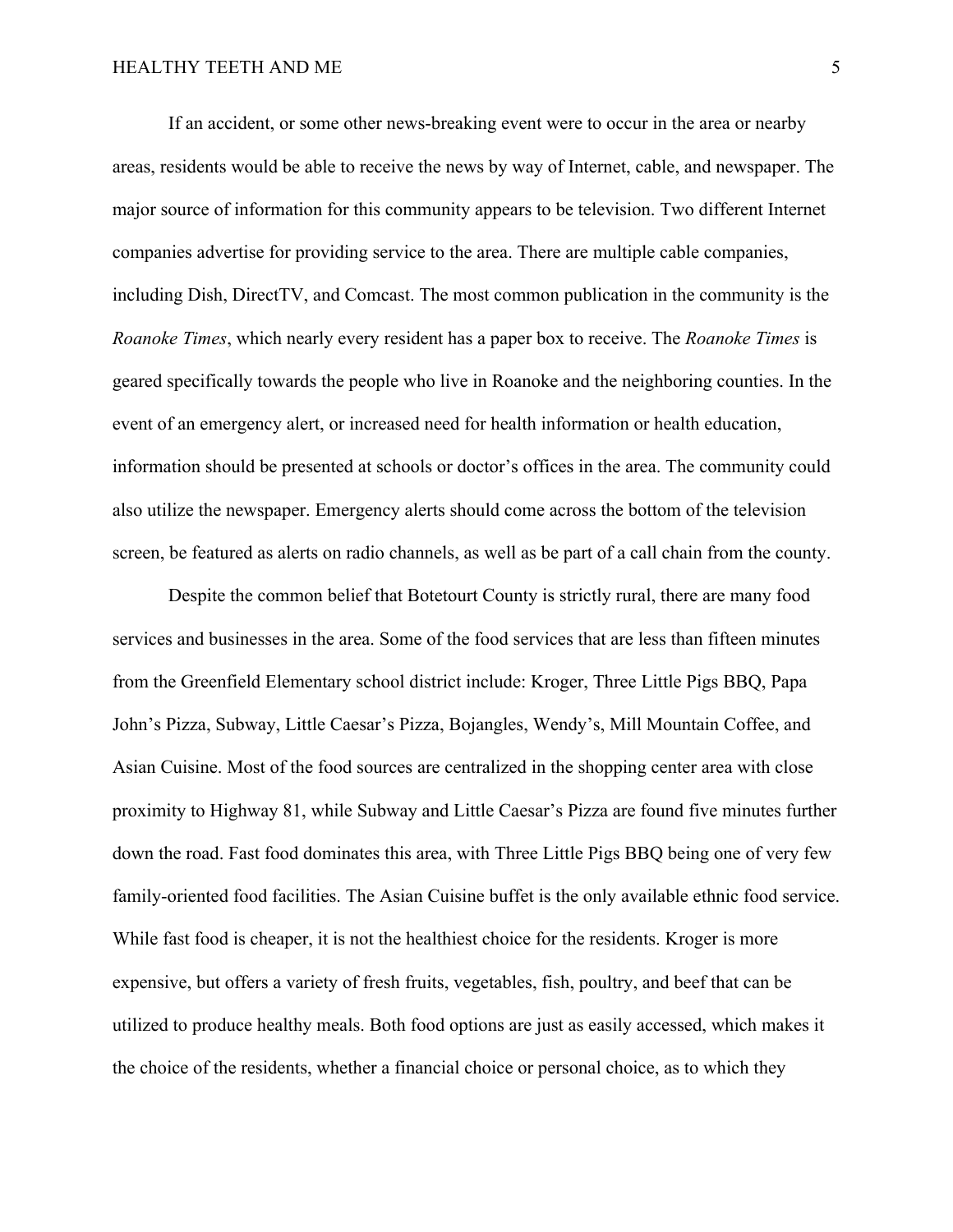choose to consume. In addition to the food services offered within the community, there are several commercial buildings housing local businesses. These buildings house churches, dentist offices, orthodontics, insurance companies, real estate offices, VDOT services, and post offices. There is also a memory care center, a health and rehab center, and a Velocity Care Center in the heart of Botetourt right off the interstate.

Aside from the previously mentioned Roanoke Cement Company, there is a railroad industry and a construction company that could present possible health threats to the workers. However, these risks should not overshadow the growth and job opportunities that they bring to the community. None of these facilities present problems with air or water pollution. Several new businesses are joining the community. Most of the job opportunities in this area are more than beneficial to the residents because they enable growth and employment opportunities.

With potential injuries from career environments present, it is worth noting that there are several healthcare clinics, public services, and social services available in the community. In addition to the Velocity Care Clinic, the health and rehab center, and the memory care center, there is also a Carilion Children's Clinic in Daleville, a CVS pharmacy, a Lewis Gale facility that offers OBGYN, Pediatric, Cardiology, and family medicine services, and a Carilion family medicine facility that also offers OBGYN services. There are also two mental health offices available in Daleville for psychiatric services. To receive access to these services, residents of the Greenfield school district have less than a twenty-minute drive to most of these facilities. Most residents live less than ten minutes from a healthcare or dental facility. These services are located in areas that are very accessible to residents with adequate parking, signs, and contact information on the doors. For emergency services, there is a fire department and an emergency medical squad that serve the area.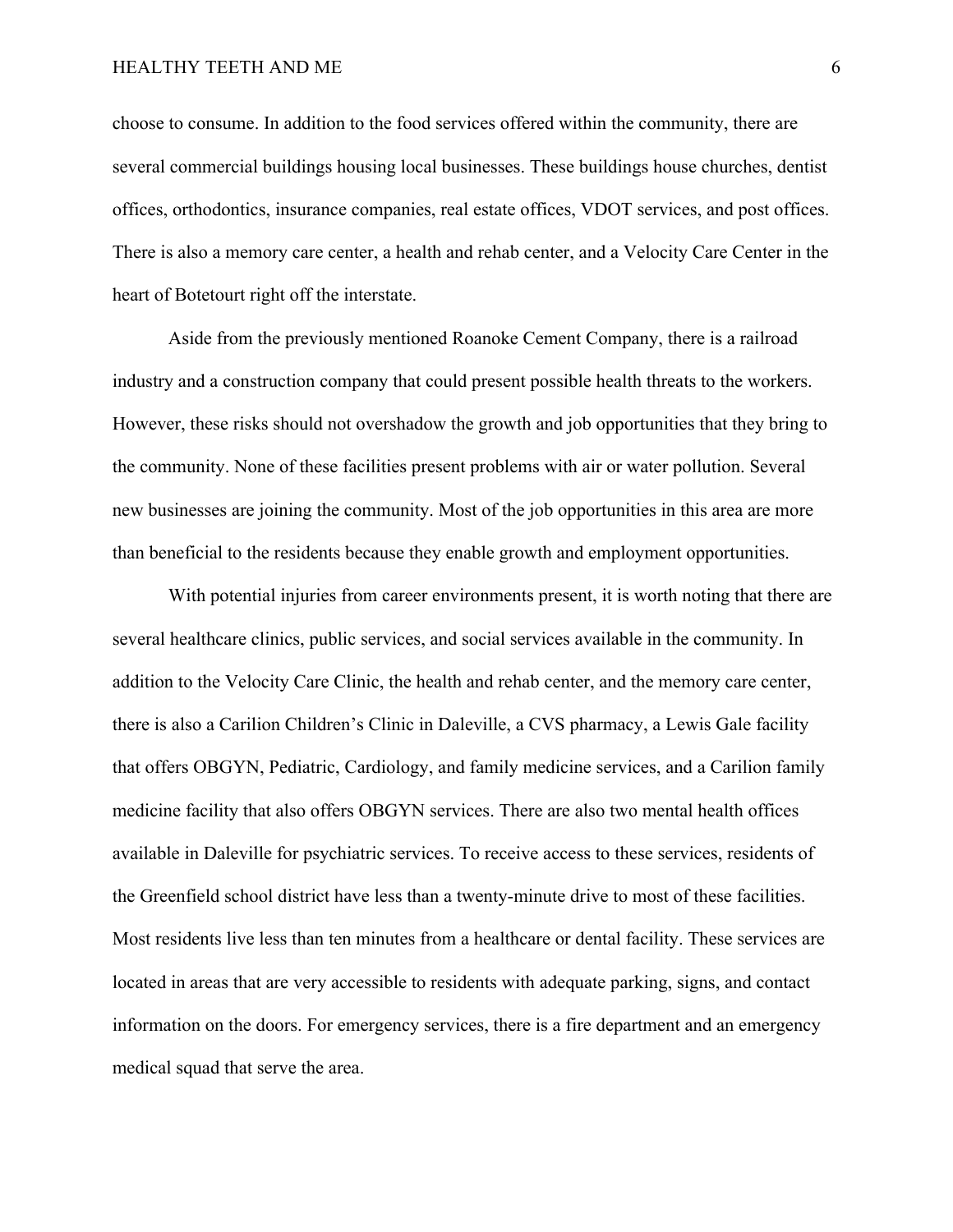The residents of this community appear to be very physically active with several recreational activities available. Within a ten-mile radius there is a dog park, two golf courses, several gyms, a community park, and two sports complexes. One of the complexes is at the high school, while the other, the Greenfield Sports Complex, is located in Daleville. The Greenfield Sports Complex offers four baseball/softball fields, two soccer fields, one football field, and a park. There was no obvious evidence of acute or chronic diseases noted during the Windshield Survey, as most of the people encountered appeared relatively healthy. There were no apparent risk factors threatening the health and safety of residents other than the roads without lines, some litter in the ditch on the side of the road in town, and the factories and companies previously mentioned.

Botetourt County's community resources all contribute to the overall health and wellbeing of the community being examined. When examining them all from a big-picture approach, it is apparent that health and activity is important to this growing community. There is nothing physically impeding the residents from accessing health care from what was observed during the Windshield Survey. Some possible impediments could include lack of transportation, lack of healthcare coverage, or lack of financial means to assist with transportation and healthcare costs. This community as a whole appears to be healthy with adequate resources and services. It is acknowledged that all communities carry some form of at-risk population and this would become more transparent with further submersion into the culture and lifestyle of the area.

#### **Demographics of Population**

According to Suburban Stats, 33,148 people currently inhabit Botetourt County (2016). The 2015 census conferred that 7,666 children over the age of three were enrolled in school in Botetourt County, compared to the state enrollment of 2,161,031 ("Botetourt," 2015)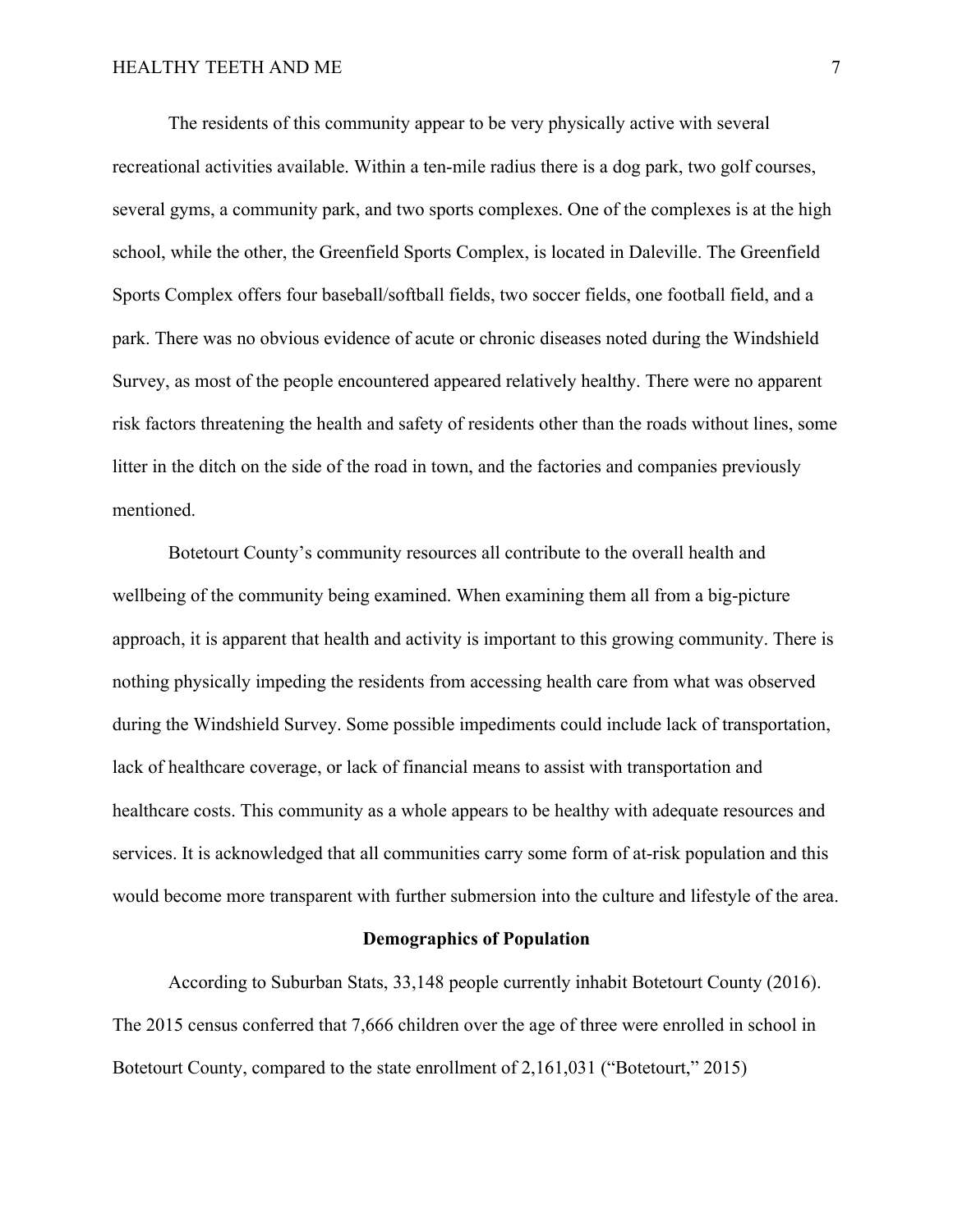("Virginia," 2015). A census conducted in 2013 deemed 7,100 children under the age of 18 were living in poverty in Botetourt County ("Children," 2013). 8.6% of children in Botetourt are living in households that receive supplemental security income, cash public assistance income, or food stamp/SNAP benefits ("Children," 2013). The national level in 2012 was 3.3 million or 2.9% of households receiving public assistance, which increased from 2.7 million in 2000 ("Census," 2014). Five states, Virginia included, actually had a decline in households receiving public assistance from 2011 to 2012 ("Census," 2014). It is worth noting, however, that there has been a significant increase in the level of poverty on the local, state, and national level since the 2000 census ("Census," 2014). Living in poverty presents potential barriers for the children in the community. Some of the potential barriers resulting from poverty include: limited access to healthcare, limited access to dentists, inability to purchase healthy food, limited methods of transportation, and limited funds for hygiene products, medications, and clothing. Of the 33,148 people in Botetourt County, 1,042 are aged five to nine years old ("Population," 2016). This is a vulnerable population, as many healthcare habits and dental hygiene practices are often formed during these years. The families' socioeconomic status may also influence their attentiveness at school, as some may be distracted by hunger, tiredness, or worry. Knowing this population and recognizing that an increasing poverty level is trending statewide can help keep teachers and health educators informed so that they are able to overcome the presented barriers.

#### **Health Issue Statistics, Consequences, and Evidence-Based Recommendations**

Oral hygiene plays a big part in children's health and in the prevention of disease. Over the years there have been multiple documentations of inadequate access to oral care in children, especially those belonging to low-income families. Teaching of dental care in this age group is extremely important. Kyle and Carman in *Essentials of Pediatric Nursing*, report school-aged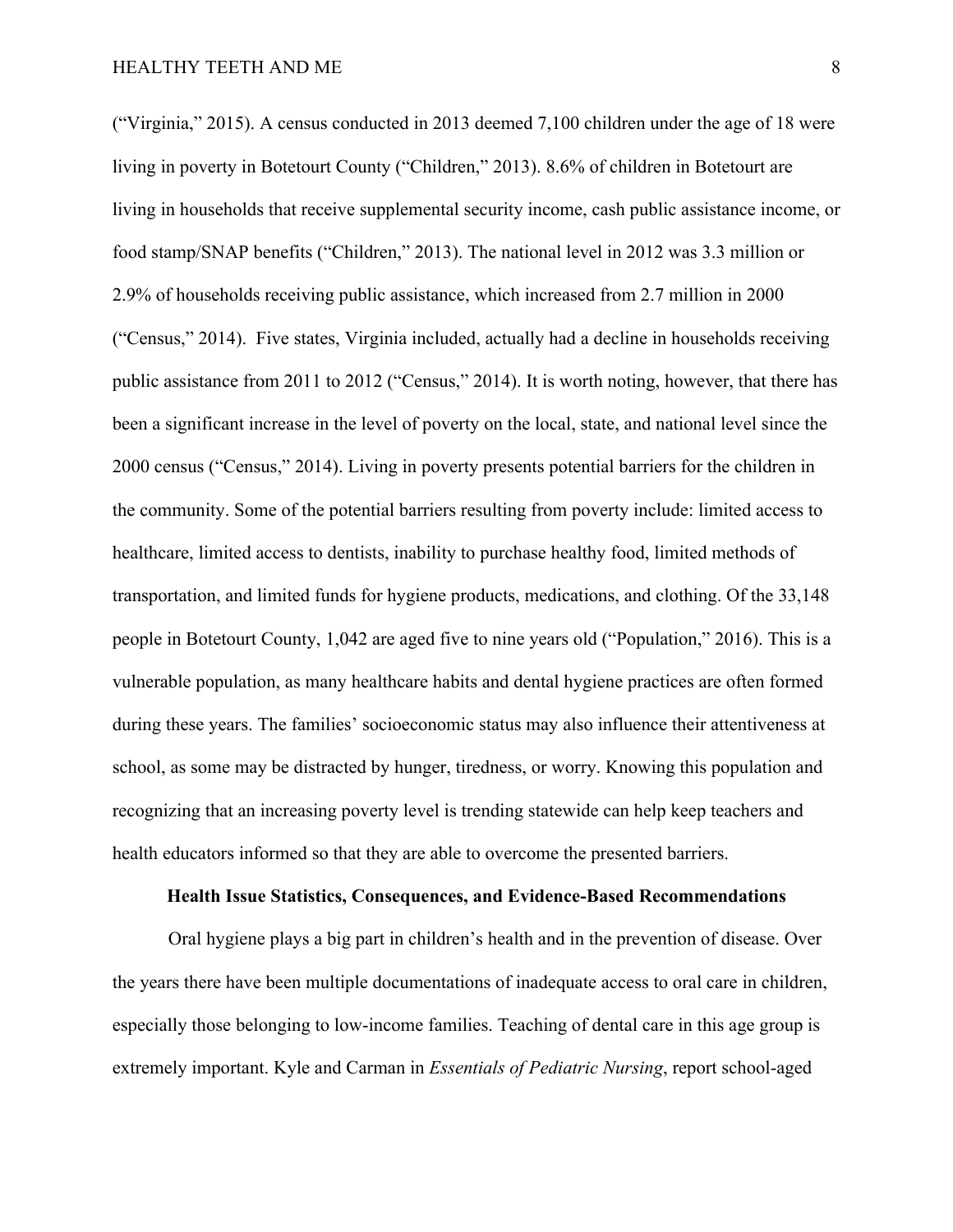children need to brush their teeth two to three times a day for two to three minutes with a pea sized amount of fluoridated toothpaste. Toothbrushes must be replaced every three to four months and flossing should be done daily. Having a fresh toothbrush and routine flossing can help minimize the occurrence of plaque or tooth decay. Children can experience pain if they have plaque or tooth decay present. Young children are often unable to communicate that they are experiencing oral pain, so it may be hard for parents or teachers to notice. It is important for parents to monitor the child while they are brushing as well as watch for any abnormal signs the child may display. Children should see the dentist every six months for routine check ups and cleanings to help with the prevention of dental problems (Kyle & Carman, 2017). Encouraging positive dental hygiene practices can help prevent dental caries from forming, while receiving routine dental cleanings can serve to quickly identify any potential or existing dental concerns.

One of the most common chronic conditions in children is dental caries, also known as tooth decay. Tooth decay is damage to a tooth that occurs when bacteria in one's mouth begins to eat away at a tooth ("Health," 2011). Early tooth decay can cause infections and pain. Tooth decay can even lead to further issues such as difficulty speaking, learning, eating, and even lowered self-esteem (Holt & Barzel, 2013). Recent studies have shown that 51% of children between the ages six to eleven have dental caries in primary teeth, 21% percent have dental caries in permanent teeth, and 23% percent of children two to eleven years old have untreated dental caries (Kyle & Carman, 2017, p.168). Out of all children between the ages five to nineteen suffering from untreated tooth decay, the percentage of children is twice as high for those coming from low-income families (Holt & Barzel, 2013). Knowing the population that is most likely to have untreated tooth decay can help steer the community education to target children of lower socio-economic families.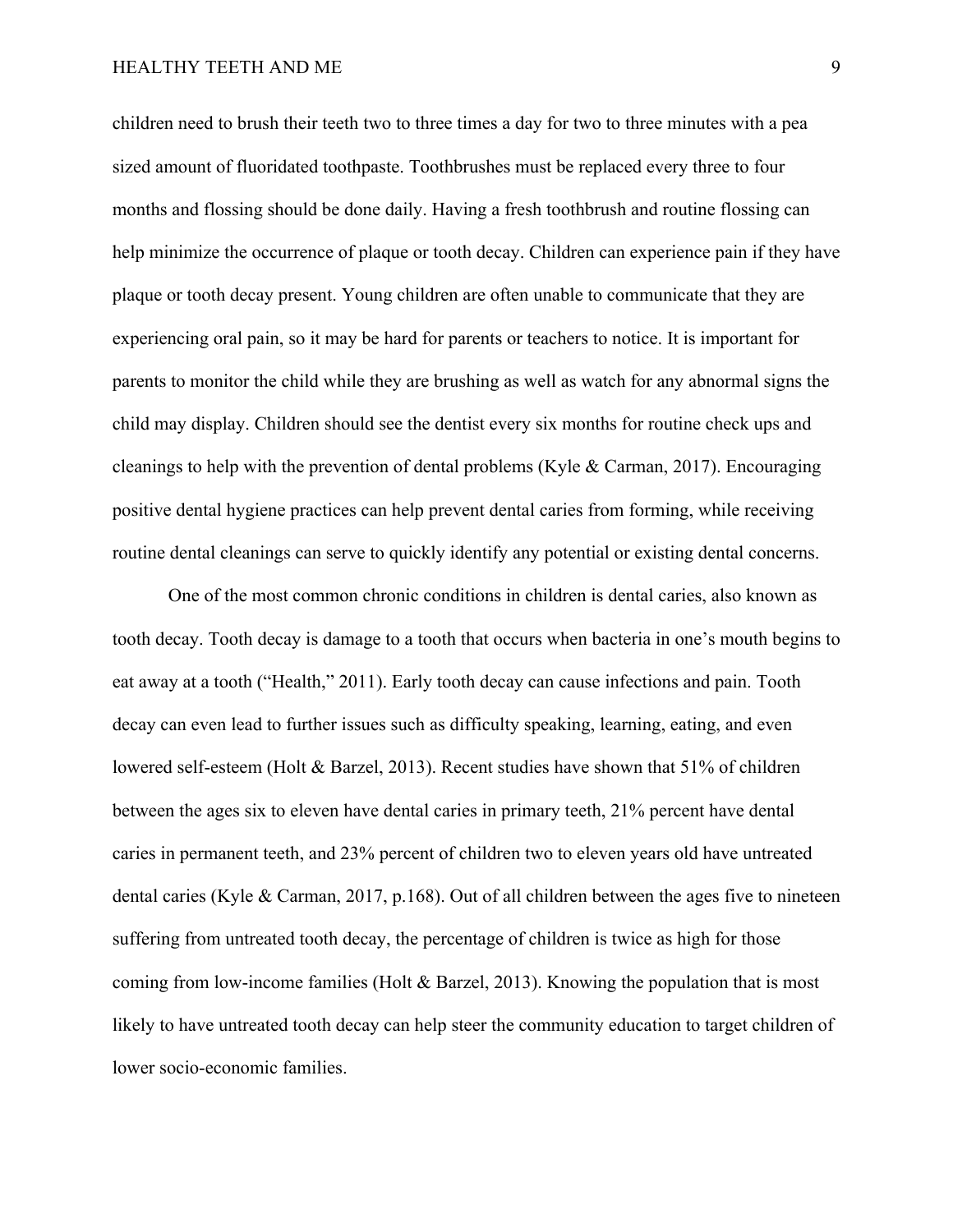Poor oral health can lead to poor school performance and social relationships, as well as decreased appetite, and increased inattention and distractibility, which may negatively impact schoolwork. On average children and adolescents with oral health problems miss one more day per year than those without (Holt & Barzel, 2013). Elementary and high school students from low income families who cannot access oral care when needed are three times as likely to miss school because of oral health problems (Holt & Barzel, 2013). Recognizing that poor dental health can impact a child's learning experience only further promotes the necessity of dental health education in the school system.

One way to help with these issues is the use of a head start program in schools. Head start helps children from low-income families prepare for school. Head start programs include, health, nutrition, oral health, and social services, as well as education and cognitive developmental services. Something that has been shown to be very beneficial for children at high risk of oral disease is school-based learning programs with oral health professionals, as well as other health professionals in the community. These programs help provide access to needed education, prevention, and treatment opportunities (Holt & Barzel, 2013).

Other ways to help with tooth decay include a fluoride varnish that can be painted on the teeth during visits with the dentist. Fluoride varnish can prevent about one-third of decay in primary teeth. Children living in communities with fluoridated water have fewer incidences with decaying teeth compared to children living in areas with untreated water. Another way to help prevent dental caries is having dental sealants applied to the chewing surfaces of the back teeth. These sealants have been shown to reduce decay in the permanent teeth by 81% and are effective for up to four years after they are applied ("Health," 2011). Researching other community resources available can also further promote healthy dental habits.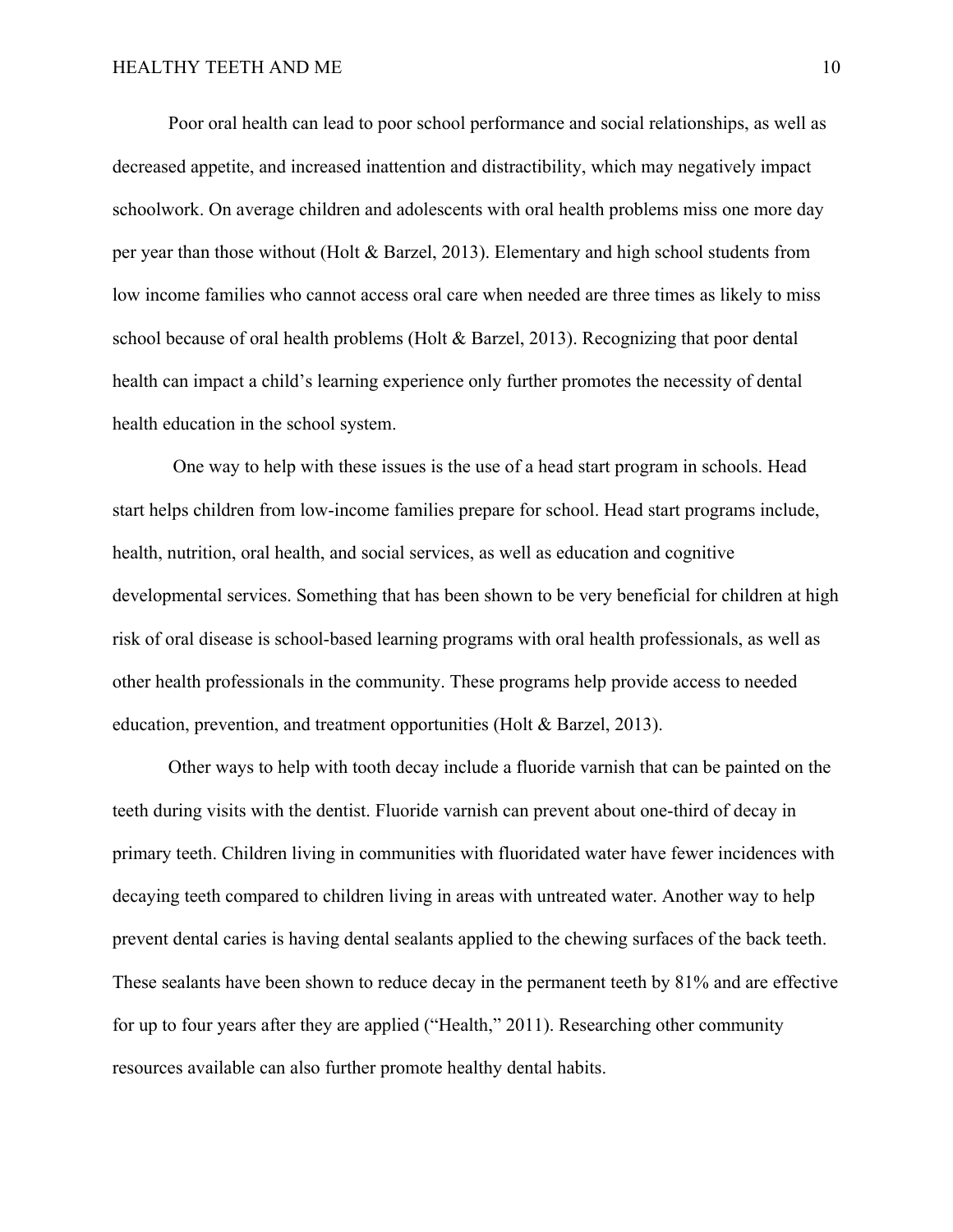# **Community Resources**

In order for the first-grade class of Greenfield Elementary to grasp the concept of proper dental hygiene practices, it is important to evaluate the children's level of understanding and provide age-appropriate education. In first grade, children are beginning their growth and development within the school-age stage. During the school age years, all twenty deciduous teeth are lost and replaced by twenty-eight of thirty-two permanent teeth (Kyle  $\&$  Carman, 2017). It is essential to have sources in which children and their parents can attain this information early within the developmental process. Several community resources are available to children and their parents about dental hygiene. Families often begin to seek and obtain knowledge about health from their children's school. The school nurse plays a major role in teaching the children about dental hygiene. According to the American Academy Pediatrics, school nurses provide surveillance, chronic disease management, emergency preparedness, behavioral assessment, ongoing health education and extensive case management, and other duties ("Aap," 2016). The services that school nurses provide also serve as a major source of healthcare access for lower income families that cannot afford to go directly to the dentist or primary care physician. The school nurse can address the social determinants of the student, helping them receive the services that they need to prevent absenteeism while keeping the student as healthy as possible ("Aap," 2016).

There are currently four local family dentist practices and one orthodontic office serving Botetourt County. Lack of availability is not a current barrier for the children of the community. Each of these offices provides thorough information on their websites about different aspects of dental hygiene. The websites also provide the ability to schedule appointments or contact the offices for information. Dentist offices can be expensive, which is why many people do not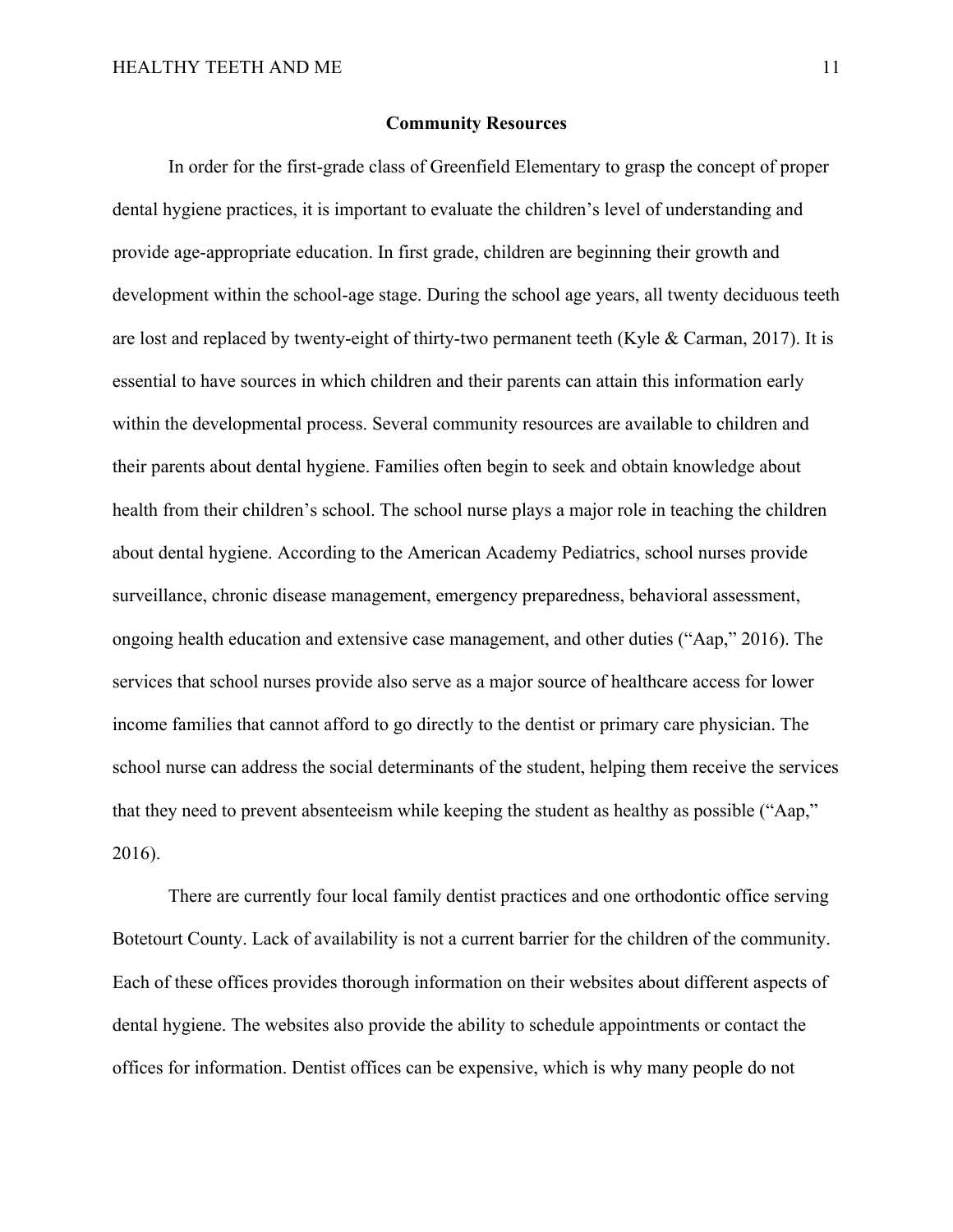always seek their services. Therefore, families of lower income may not go to the dentist office as frequently as they should. Dental insurance is accepted at these offices. If insurance does not cover all expenses, patients will have to pay out of pocket for the services provided.

Family healthcare facilities serve as another asset to the community. Physicians are a great source of information. More specifically, they provide information related to proper hygiene and diet during each stage of development. Since children start going to their primary care physicians as newborns, parents can receive proper education on ways to prevent poor oral health at an early age. When children go to the doctor for check-ups or well child visits, the doctor will assess for information pertaining to dental hygiene. Doctors can also be the first to identify an issue related to the child's oral structure or mucosa that could be affecting the child's dental hygiene. These issues can include signs of vitamin deficiencies, congenital conditions, systemic conditions or child abuse ("A health," 2010). The doctors can also refer the child to a specialist if needed. Primary care offices have literature available to the public about dental hygiene along with healthy diets for children. There are four Carilion pediatric practices located within the Greenfield Elementary school district. There is adequate access to primary care physicians in Botetourt County. Recognizing that these resources are not easily accessible to all within the community creates a need for additional services.

Community resources for people of low socioeconomic status include the health department and free clinics. The health department is where the Women, Infant and Children Nutrition Program (WIC) can be accessed. Nutrition education, breastfeeding promotion and support, supplemental nutritious foods, counseling at WIC clinics and screenings and referrals to other health, welfare and social services can be accessed through the WIC program. Medicaid is also available for lower income families and offers many benefits for children needing dental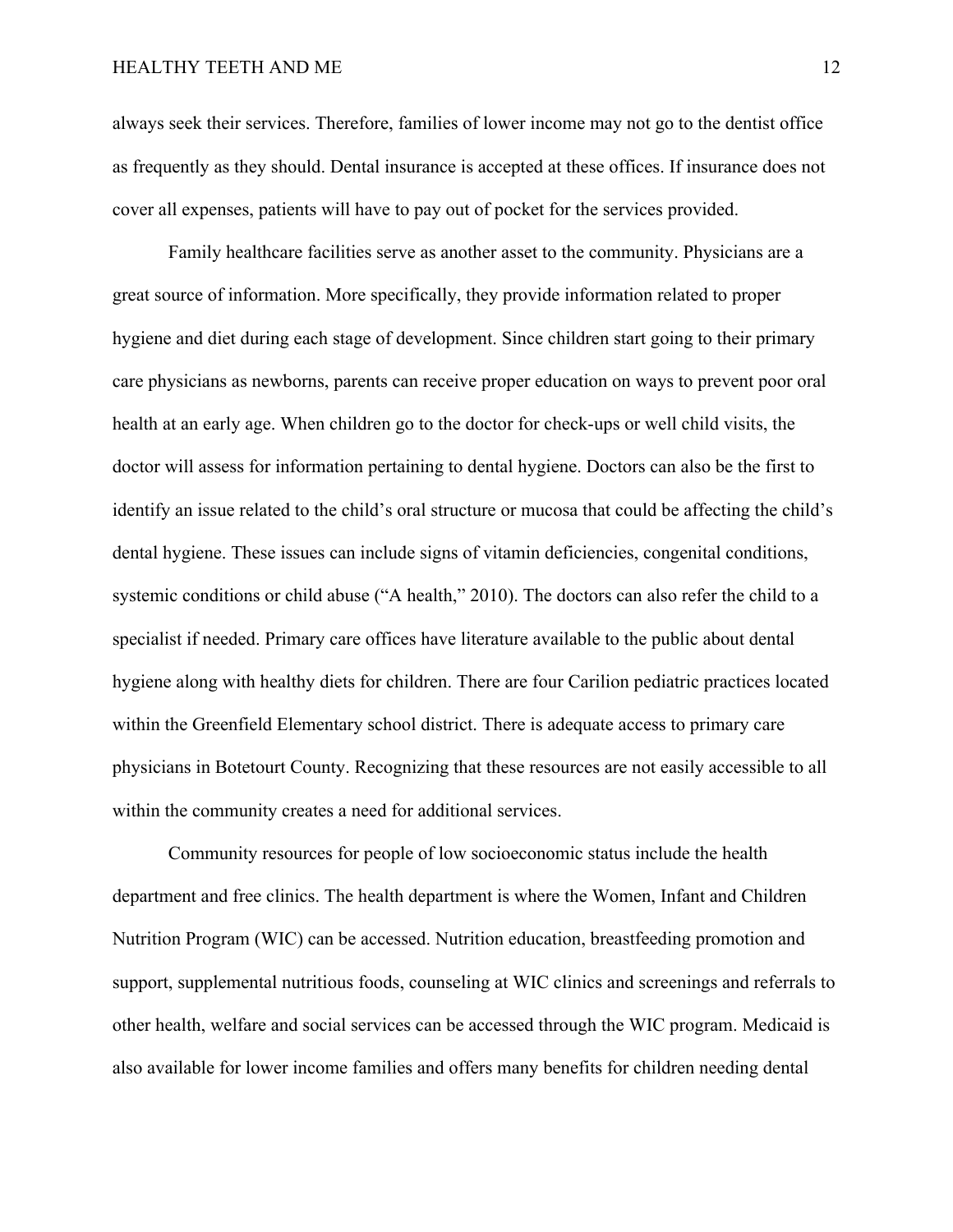services. The Early and Periodic Screening, Diagnostic and Treatment benefit within Medicaid is what provides the services for children under twenty-one ("Dental," 2017). These services include relief of pain and infections, restoration of teeth, and maintenance of dental health ("Dental," 2017). Although these services are not available to children over the age of five, receiving these services at any early age could provide a foundation for healthy dental practices.

In addition to the health department, free clinics within Botetourt County can also provide a foundation for healthy practices. Free clinics within the area include the Christian's Free Clinic and Bradley Free Clinic. Through the Christian's Free Clinic, dental services are offered to Botetourt county residents. The Bradley Free Clinic offers free emergency extractions and restorative care. These are invaluable resources available to eligible patients without health insurance or government provided healthcare.

The abundant community resources available in Botetourt County make receiving dental care accessible to a wide variety of people within the area. Health professionals within these various locations strive to educate the public on preventative oral health habits that can keep children free from oral diseases. It is essential that the public know about these community resources to enable everyone to receive oral health care. The resources allocated to these populations further promote primary, secondary, and tertiary preventive measures.

# **Greenfield Elementary School Project Goal and Objectives**

Goal: To increase the knowledge of dental hygiene among first-grade students at Greenfield Elementary School in Botetourt County.

Objectives:

1. By the end of the lesson, all students will be able to distinguish between four good and bad dental hygiene habits.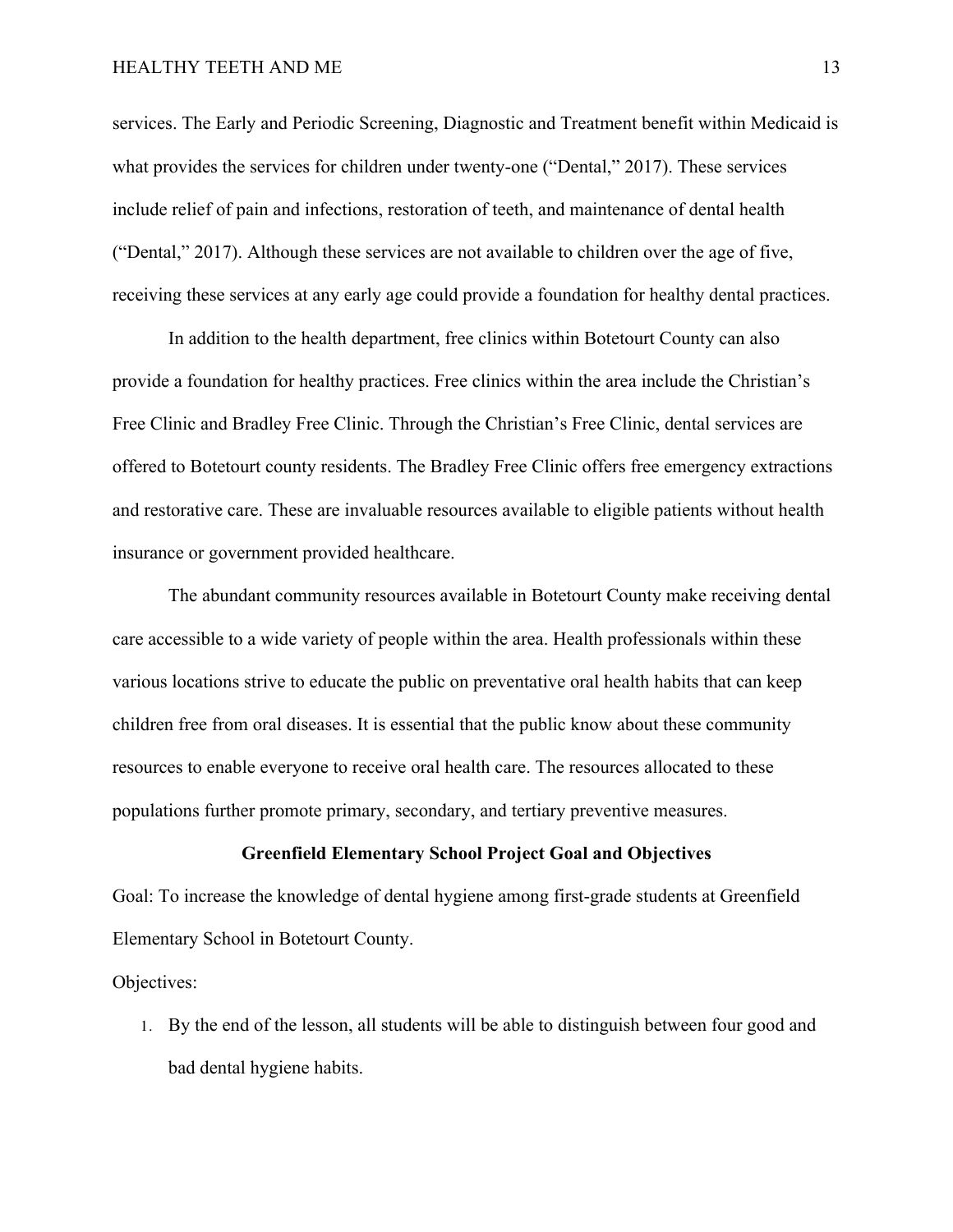2. By the end of the lesson, all students will be able to identify two good and two bad food choices to promote dental health.

#### **Activity Planned For Greenfield Elementary School**

A group of eight student nurse representatives from Radford University School of Nursing will be visiting Greenfield Elementary School to provide a presentation on dental hygiene to three first grade classes. According to the American Nurse's Association and the National Association of School Nurses, the school nurse "provides anticipatory guidance to individuals, families, groups, and communities to promote health and prevent or reduce the risk of health problems" ("American," 2011, p. 45). The student nurse representatives will assume this role by participating in a community outreach in collaboration with the school nurse of Greenfield Elementary School. According to an article published by the *Journal of School Nurses*, "collaboration between school districts and universities has potential to increase the level of health services available in schools while providing quality public health clinical nursing placements for universities" (Kreulen, Bednarz, Wehrwein, & Davis, 2008, p. 360).

In an article from the *National Association of School Nursing Journal*, Buerlein 2010, the director of the Children's Dental Health Project, states, "school nurses are on the frontlines of children's health care and have likely seen firsthand many of the consequences of poor oral health" (p. 27). It is important for all healthcare professionals to be aware of the resource that the school provides to the children in the community. Buerlein goes on to caution unless school nurses "provide information on oral health and ways to prevent dental caries and encourage referrals to dental care, many families not prioritizing oral health may remain unaware of its importance and of their role in prevention and disease management at home" (Buerlein, 2010, p. 28). This presentation has been designed to provide developmentally appropriate instruction to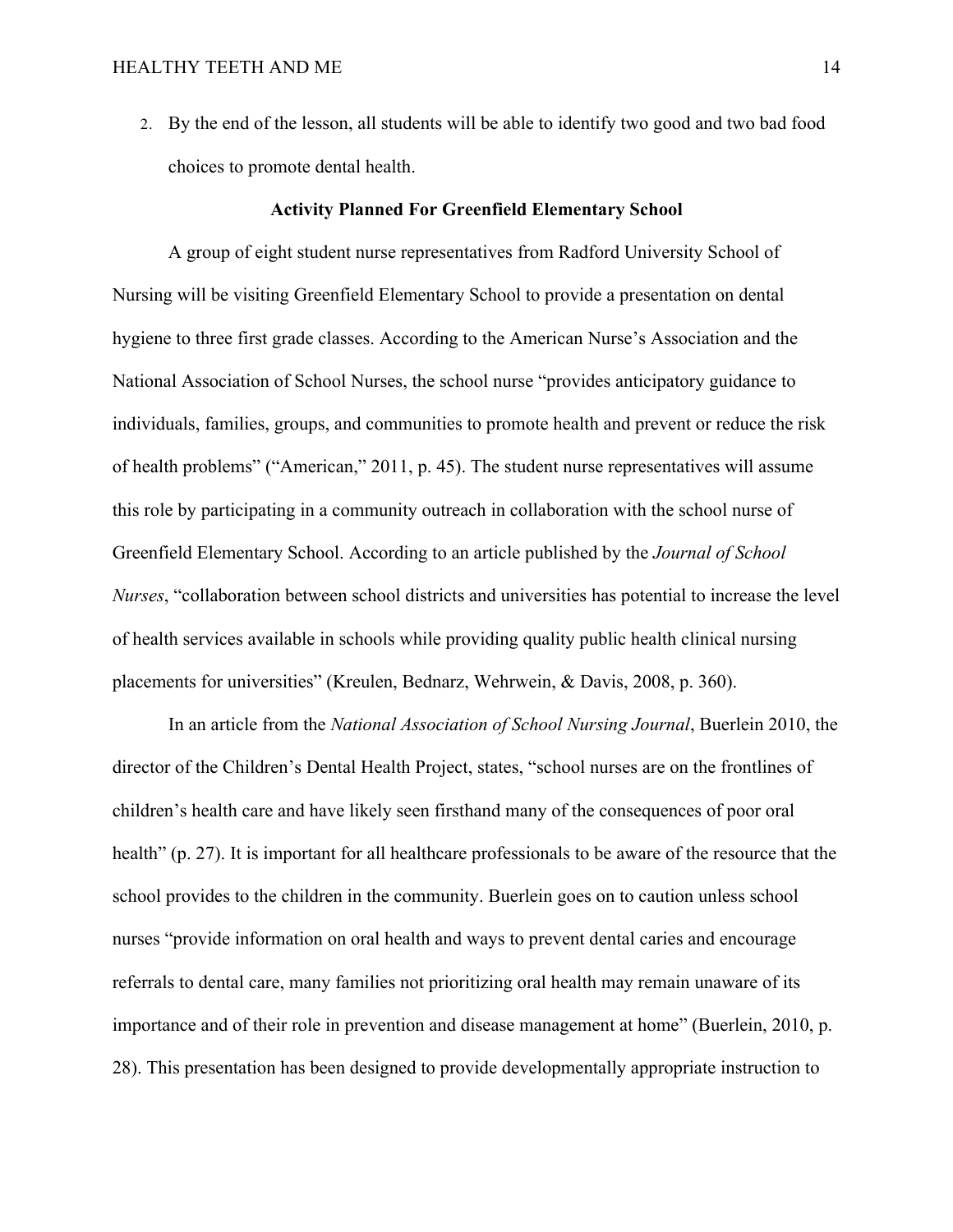the first grade classes and to provide supplemental information to improve dental hygiene knowledge at home.

The educational points to be presented include the importance of dental hygiene, correct technique for teeth brushing and flossing, and health dietary choices for optimal oral health. The AAPD warns that there is an increased risk of dental caries when the child frequently consumes sugar-containing snacks or drinks between meals ("Guideline," 2013). The presentation will provide specific education to the children and take-home information for parents regarding decreasing sugar consumption.

According to clinical psychologist Jean Piaget, young children in school develop concrete operational thought. In this way, they absorb material best through manipulation of objects but they lack the ability to think abstractly (Piaget, 1969). The activities of the presentation were developed with this theory in mind. Each activity provides an avenue for learning through either hands-on manipulation or visual observation. These activities are each explained in further detail below. Upon conclusion, the children will be provided with a collection of educational handouts to take home and a letter to parents explaining the purpose of the visit while also reviewing major educational points.

This lesson was designed based on the suggestion made by Marrs, Trumbley, and Malik stating that educational programs are most beneficial after a needs assessment has been performed on the surrounding area (Marrs, Trumbley, & Malik, 2011). The planned presentation will begin with an assessment of the children's current knowledge base regarding oral care. The group will then read an entertaining and educational short story aloud, followed by small group discussions of the important points presented. A student nurse will then demonstrate proper technique of tooth brushing with a large toothbrush prop on a large poster board tooth, which is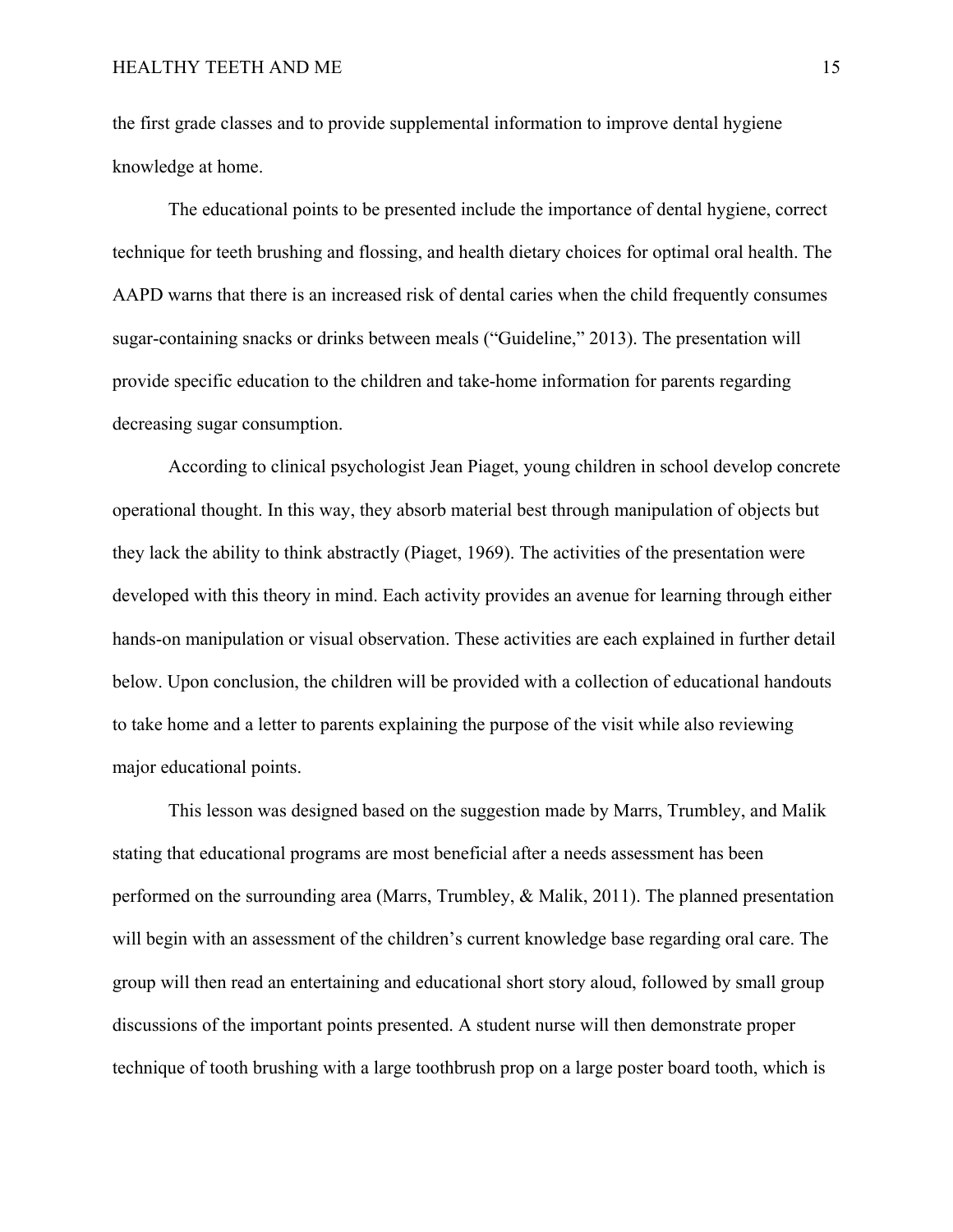bright, white, and shiny. These props should be large enough to be viewed clearly by all students. This activity should be supplemented by input from the children. For example, the presenting student nurse may ask the children to raise their hands if they remember the best way brush their teeth. They could also have a student come to the front of the class to demonstrate. The student nurses will then present another large poster board tooth that appears yellowed with decay. The student nurse will ask the children to recognize the differences between the two teeth and if the children have any ideas as to why this tooth appears different from the other. In a large group of children, only children that are raising their hands and called upon should answer questions. At this time, the student nurses will present a collection of healthy and unhealthy props, including: apples, soda, brushing after meals, and candy. The children should be asked to raise their hands for a chance to come to the front of the room and attach that food or behavior to the healthy or unhealthy tooth that it matches. The student nurses will be able to evaluate the effectiveness of the teaching by observing the children's responses.

The group of student nurses have chosen the short story, *Have You Ever Seen A Moose Brush His Teeth,* written by Jamie McClaine and illustrated by April Goodman Willy. The story follows a young moose on his mission to attain pearly whites (McClaine, 2003). Through descriptive language of the moose's silly antics, the author describes the basic technique of brushing one's teeth and other important dental hygiene behaviors, such as flossing and rinsing. An article from the *Pediatric Nursing Journal* suggested that the most successful health promotion educational programs focus on stimulating healthy tooth brushing habits (Marrs, Trumbley, & Malik, 2011, p. 13). The authors of this manuscript have selected to make this belief of the primary goals of the education. Visual depictions also help children of that age better understand information being presented to them, as they are concrete learners (Kyle &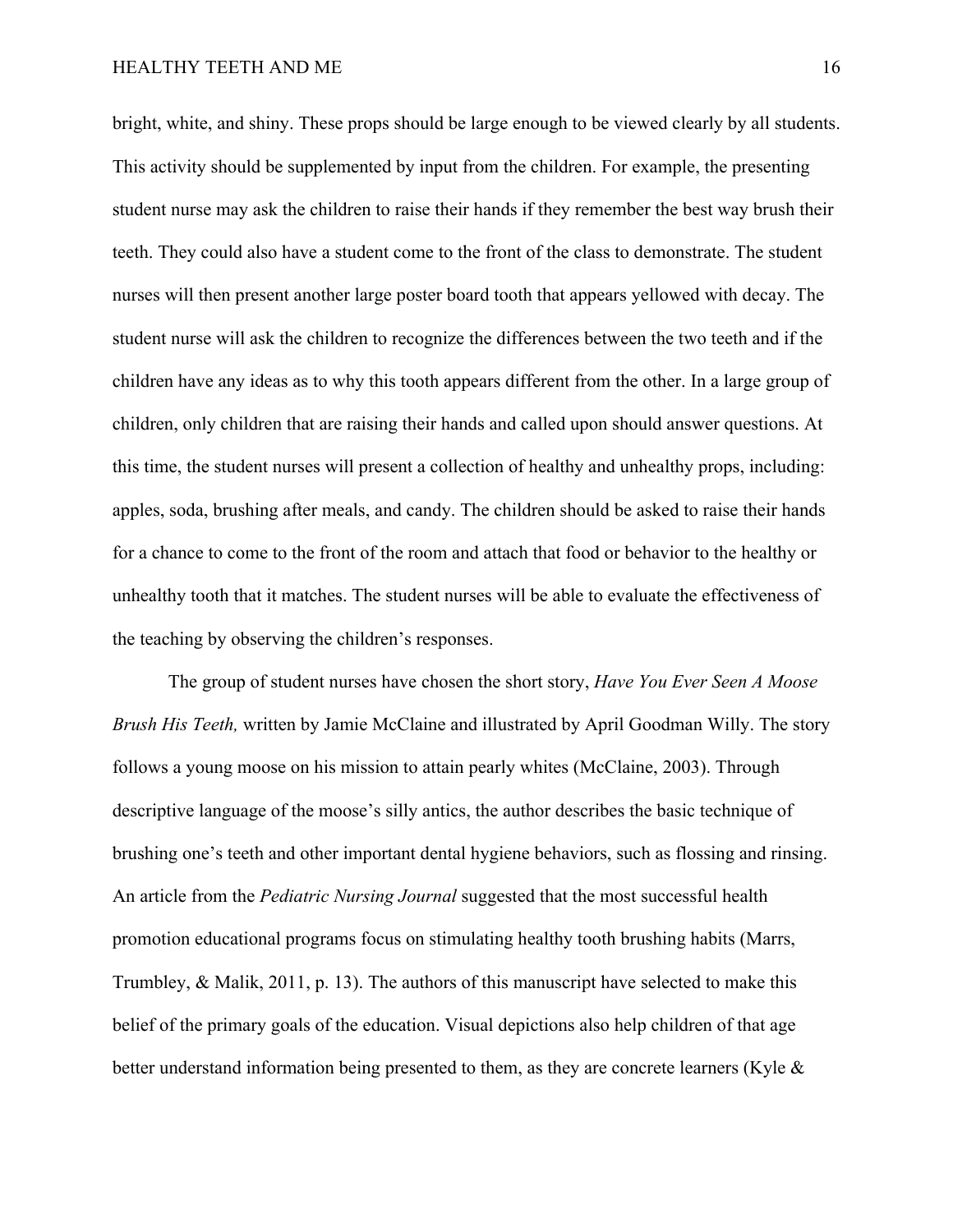Carman, 2017). A member of the presenting team will read the book to the children, with special attention paid to the sections explaining brushing technique and allotted time to allow the children to examine the illustrations.

The recommended grade level for the selected book is for children in preschool and older. The book will be read to the class and then donated to the school library for the students and teachers to access in the future. As one member of the student nurse team reads the book, the other seven members will be seated throughout the group of students. This will allow for a short small group discussion after the book has been read. During this discussion, the student nurses will assess the children's understanding of the book and the dental hygiene practices presented therein before moving on to the whole group activity.

The interactive activity of determining good and bad dental hygiene behaviors should be handled with careful attention to the children's developmental level. At the age of six, the children will be eager to engage in tasks to prove their abilities and gain recognition. It is important for all of those who interact with children of this age to "build on the child's successful experiences to promote mastery, success, and self-esteem" (Kyle & Carman, 2017, p. 155). The authors of the text, *Essentials of Pediatric Nursing*, go on to caution that if expectations are set too high, the child will inevitably fail and the result will be development of feelings such as inferiority and incompetence (Kyle & Carman, 2017). Expectations for this activity will be appropriate for the children's developmental level to build positive self-esteem and negate any potential for feelings of failure. Having realistic expectations that are age appropriate can also facilitate learning for the child because he or she will feel accomplished with praise and encouragement.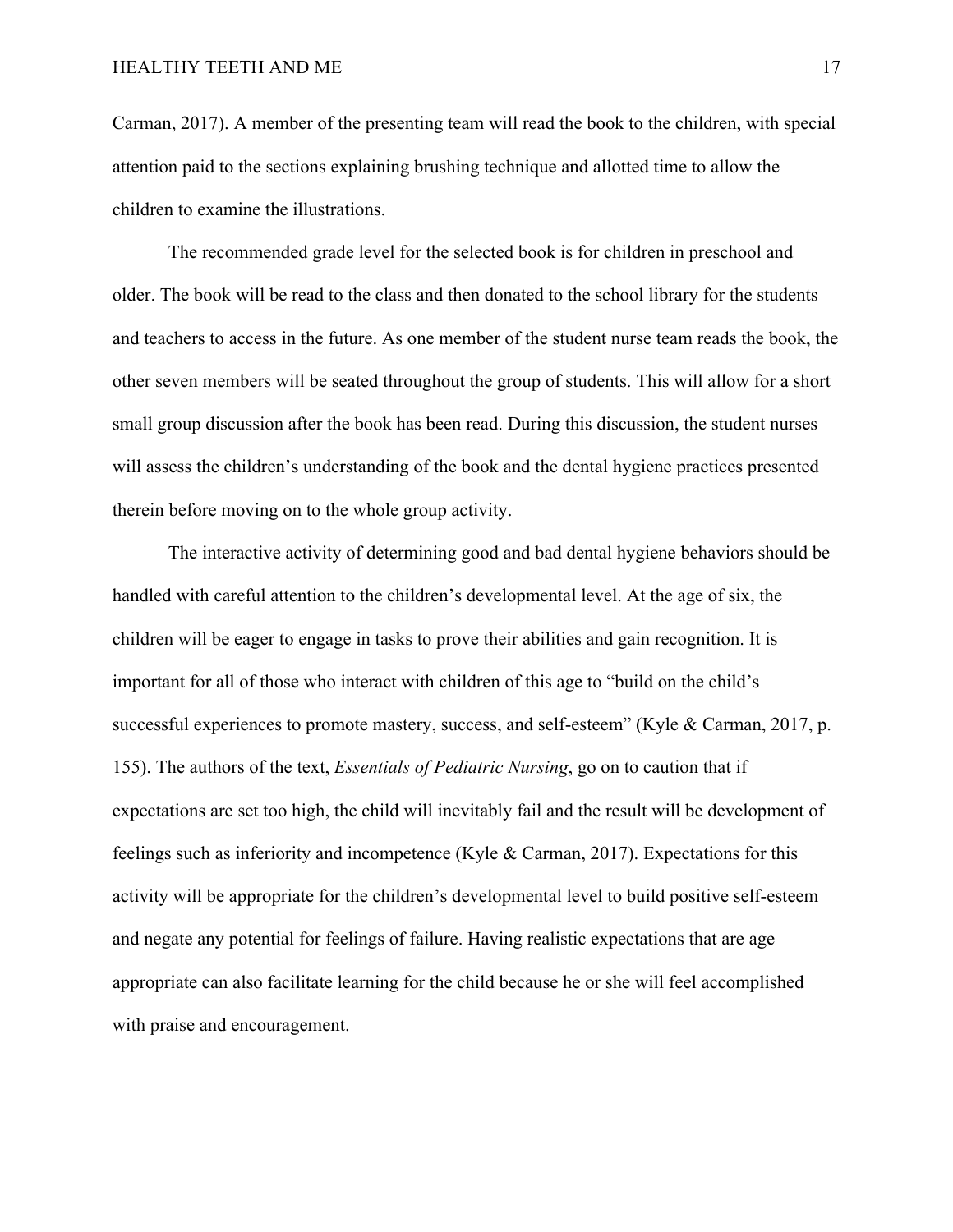Following this model of thought, the authors of this manuscript recommend that the student nurse presenters make it a priority to respond positively and constructively to any incorrect responses by the children. For example, if a student were to place a 'bad behavior', such as drinking soda, on the 'good tooth' then the presenter should respond by saying 'Thank you for answering [student's name], that was a really good try! Actually, that's something that could be bad for teeth so it goes over here instead. So you learned something new and now you are so much smarter!' When the response is positive and encouraging, the child will feel celebrated for their participation rather than focused on what they did wrong.

One possible barrier to achieving the goals set forth would be the short attention span of a six to seven year old child. The student nurses plan to provide incentives for answering questions, such as sugar-free suckers and tooth-shaped erasers. The student nurses plan for the interactive activity to hold the attention of the first-grader students. Additional barriers to the possible success of the program do exist. The school has allotted the student nurses a total of thirty minutes to provide the dental hygiene presentations to a group of sixty-three first graders. This limited time frame poses a concern, as it will diminish the amount of interaction and participation that can occur for each child. Having sixty-three young children in one setting inhibits the extent of individualized learning that can be provided and evaluated. The student nurse team is comprised of eight members. It has been determined that roles will be assigned to these team members to help address these barriers. One member of the team will read the short story out loud, while the other seven members disperse themselves throughout the crowd of students to establish a presence. This presence will allow for more individualized communication during open discussion with the students and provide a more direct means of addressing distraction or side conversations among the children. Additionally, due to the number of children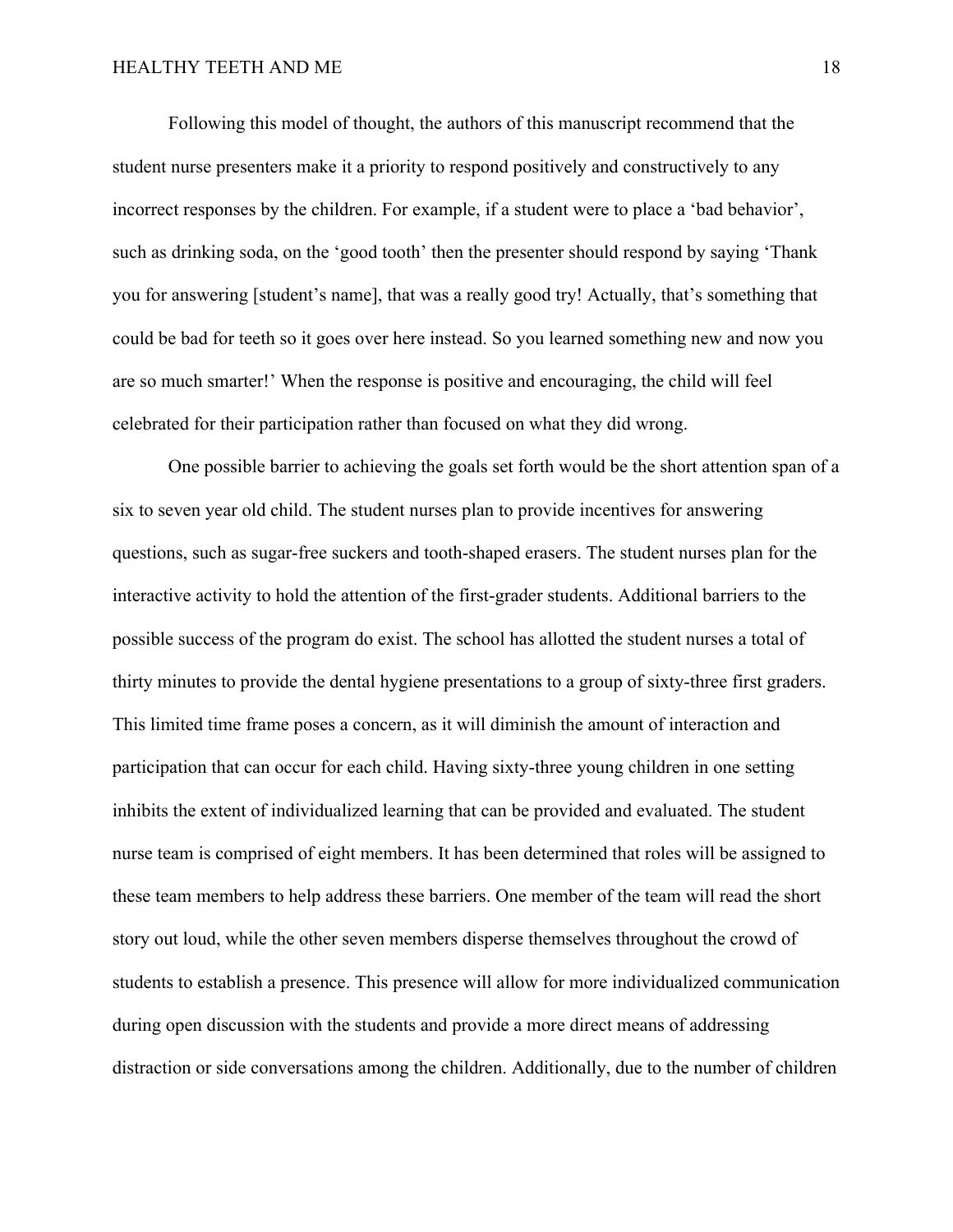and the size of the space, the student nurses will communicate with the teachers present to determine if any children have visual or hearing impairments, so that these children might be seated at the front of the room. Per the availability of an adequately sized space, the students will be seated on the floor for the presentation. Therefore, written work will not be provided for the students to complete during the presentation. The student nurses plan to compensate by providing educational, age-appropriate coloring sheets to the teachers for the students to complete at a later date or at home.

Evaluation will take place at intervals throughout the presentation. The large group of young children poses difficulty to assess as a whole, but the student nurses seated throughout the room will each interact with the children in their immediate area. Following the book reading, small group discussions will take place wherein the nursing students evaluate the children's understanding of the content. The last activity, where the children determine which behaviors are healthy tooth habits and which are not, will provide additional information for the amount of information that has been effectively conveyed and retained.

#### **Conclusion**

Dental hygiene is a longstanding need in the United States. Several barriers can impede people from receiving proper dental care. Some of these barriers include physical, environmental, and socioeconomic barriers, availability of resources, and education. Though considered by most to be a rural community, Botetourt County has the necessary resources to maximize dental health maintenance in the community. The Radford Nursing group of eight students plans to help meet this school goal by teaching dental hygiene practices to the first graders at Greenfield Elementary School to further aide in the prevention of dental caries. Dental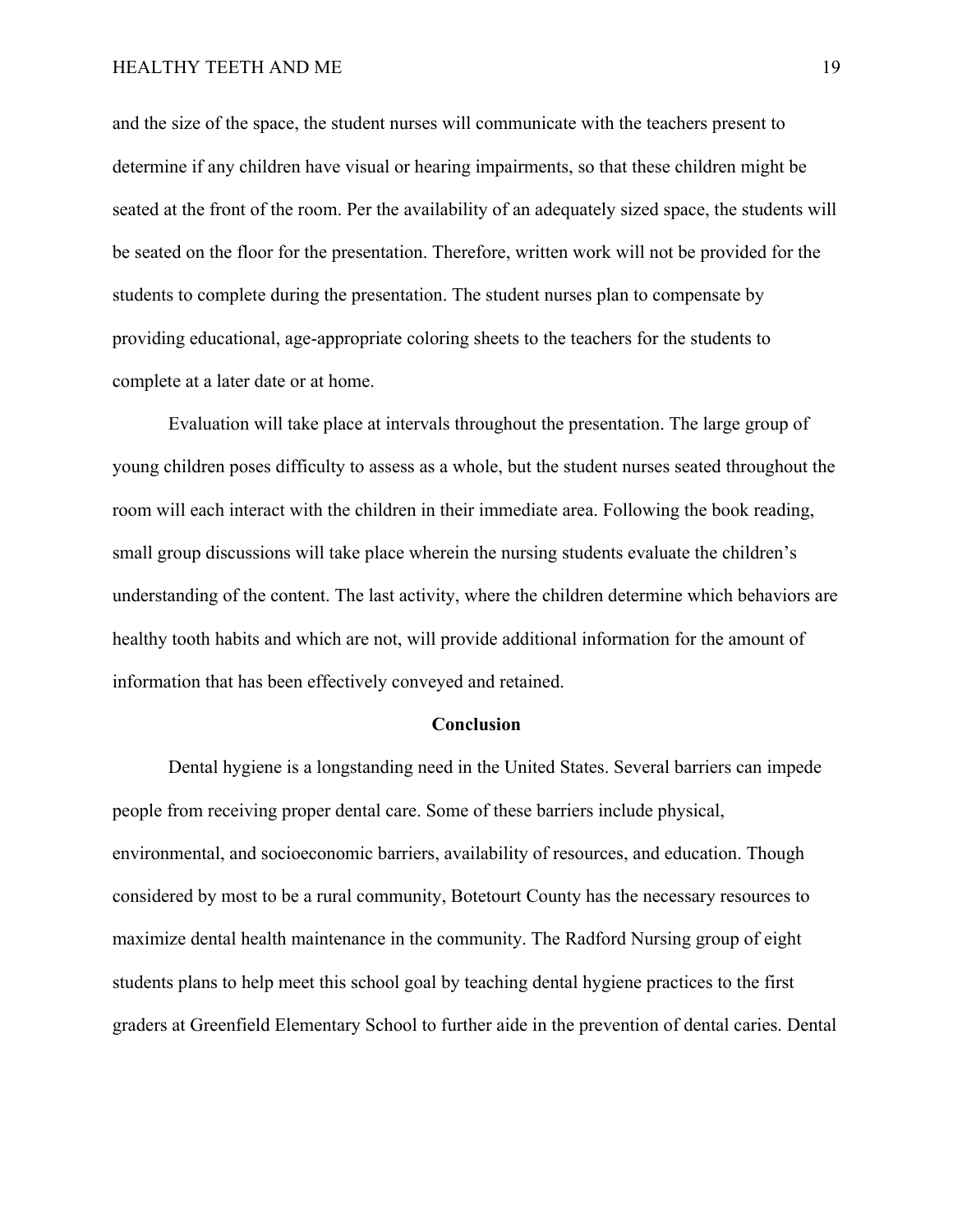hygiene may not be as exciting as recess, but with proper implementation and execution, the activity will resonate a message that children of this vulnerable age will benefit from greatly.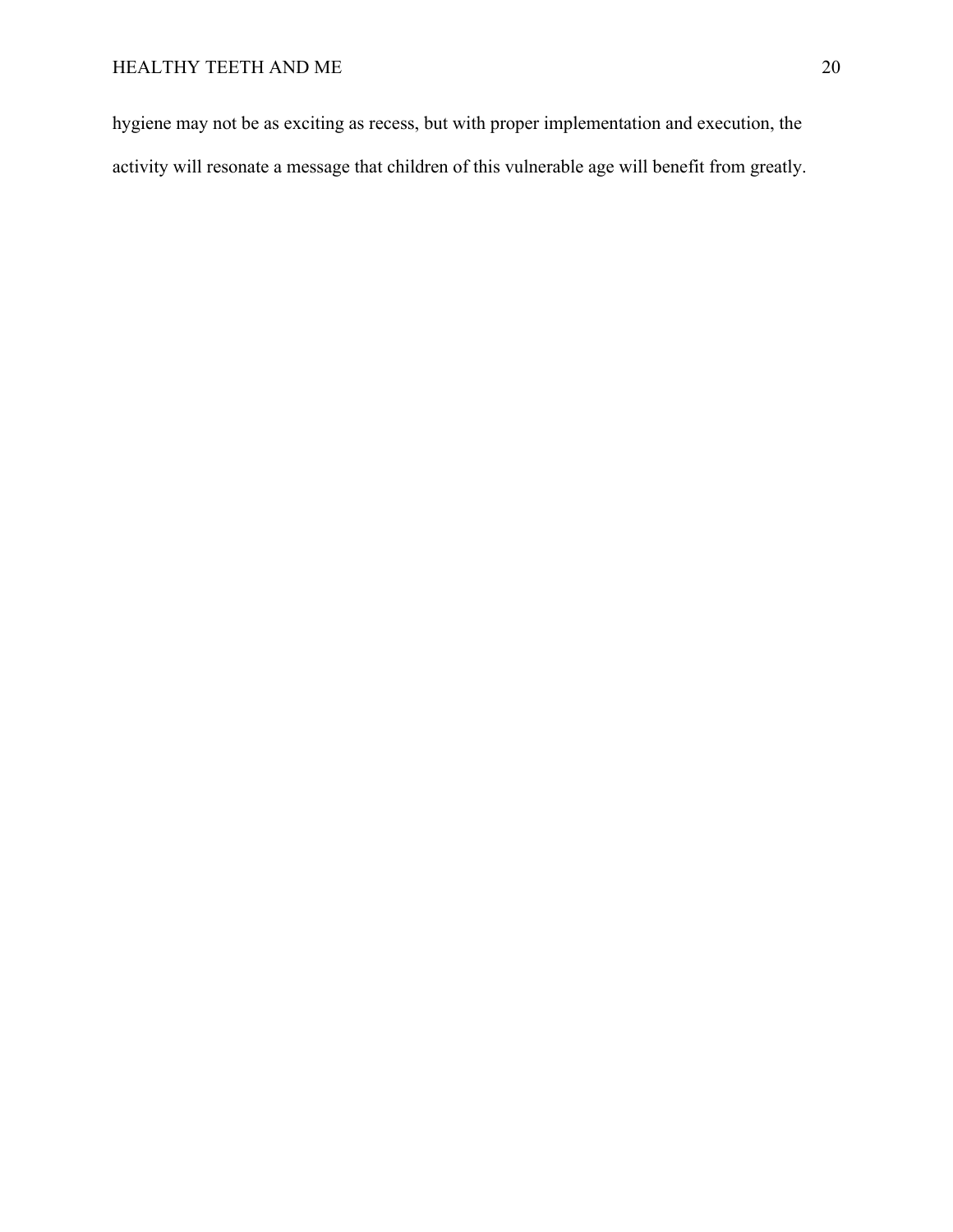## References

- Aap policy statement recommends full time nurse in every school. (2016). *American Academy of Pediatrics.* Retrieved from https://www.aap.org/en-us/about-the-aap/aap-pressroom/pages/AAP-Policy-Statement-Recommends-Full-Time-Nurse-in-Every-School.aspx
- A health professional's guide to pediatric oral health management. (2010). *National Maternal and Child Oral Health Resource Center.* Retrieved from https://www.mchoralhealth.org/PediatricOH/mod1.htm
- American nurses association and national association of school nurses. (2011). *School nursing: scope and standards of practice* (2nd ed.). Silver Spring, MD: Nursebooks.org.
- Botetourt school enrollment. (2015). *The United States Census Bureau*. Retrieved from https://factfinder.census.gov/faces/tableservices/jsf/pages/productview.xhtml?src=CF
- Buerlein, J. (2010). Promoting children's oral health: a role for school nurses in prevention, education, and coordination. *NASN School Nurse*, *25*(1), 26-29. doi:10.1177/1942602X09353053
- Children characteristics. (2013). *United States Census Bureau*. Retrieved from https://factfinder.census.gov/faces/tableservices/jsf/pages/productview.xhtml?src=CF

Dental benefits for children in medicaid. (2017). *Medicaid*. Retrieved from

https://www.medicaid.gov/medicaid/benefits/dental/index.html

Guideline on periodicity of examination, preventive dental services, anticipatory guidance/counseling, and oral treatment for infants, children, and adolescents. (2013). *American Academy of Pediatric Dentistry Clinical Practice Guidelines Reference Manual, 38*(6), 133-141.